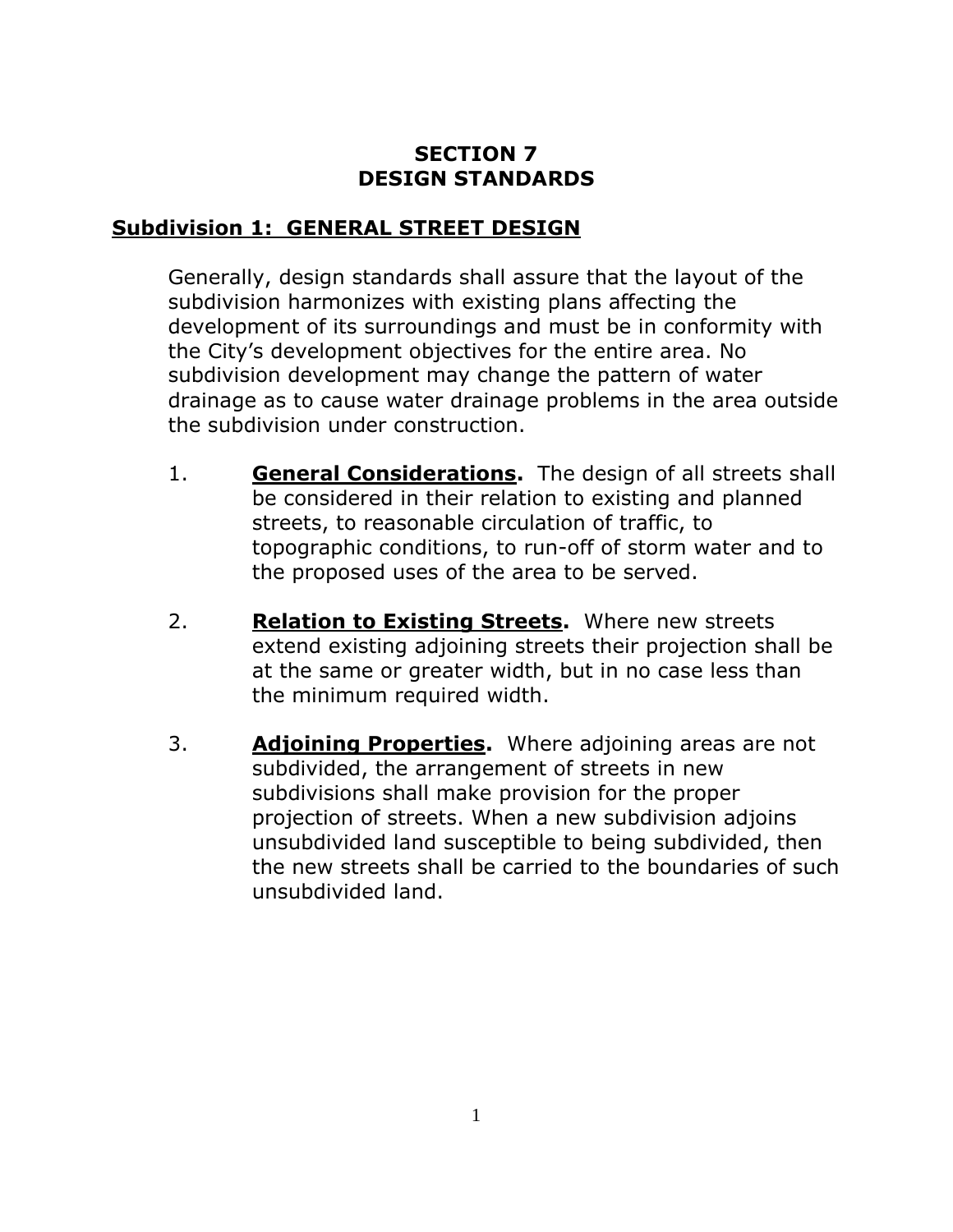4. **Street Width and Grades**. The following standards of street design shall be observed by the subdivider:

| Category                   | Min. Width<br>R.O.W. | Width<br>Pavement Grade | Max. | Drainage<br>Grade |
|----------------------------|----------------------|-------------------------|------|-------------------|
| <b>Principal Arterial</b>  | 100 ft.              | 44 ft.                  | 5%   | 0.5%              |
| Minor Arterial             | 80 ft.               | 44 ft.                  | 4%   | 0.5%              |
| Collector                  | 70 ft.               | 44 ft.                  | 5%   | 0.5%              |
| Local                      | 66 ft.               | 38-40 ft.               | 7%   | 0.5%              |
| $CuI - De - Sac$<br>Radius | 60 ft.               | 32 ft.                  | 7%   | 0.5%              |

\*Width is measured face to face curb

- 5. **Cul-De-Sacs.** Turn arounds shall have a minimum outside roadway diameter of one hundred (100) feet, and a minimum street property line diameter of one hundred twenty (120) feet. Cul-de-sacs shall generally not exceed five hundred (500) feet in length. However, a greater length may be approved where conditions warrant such length. Cul-de-sacs shall not be allowed unless it is physically impossible to provide for a traditional grid street system.
- 6. **Local Streets.** Local streets shall be so aligned that their use by through traffic shall be discouraged.
- 7. **Street Jogs.** Street jogs with centerline offsets of less than one hundred twenty-five (125) feet shall be avoided.
- 8. **Street Intersections.** Insofar as practical, streets shall intersect at right angles and no intersection shall be at an angle of less than sixty (60) degrees. It must be evident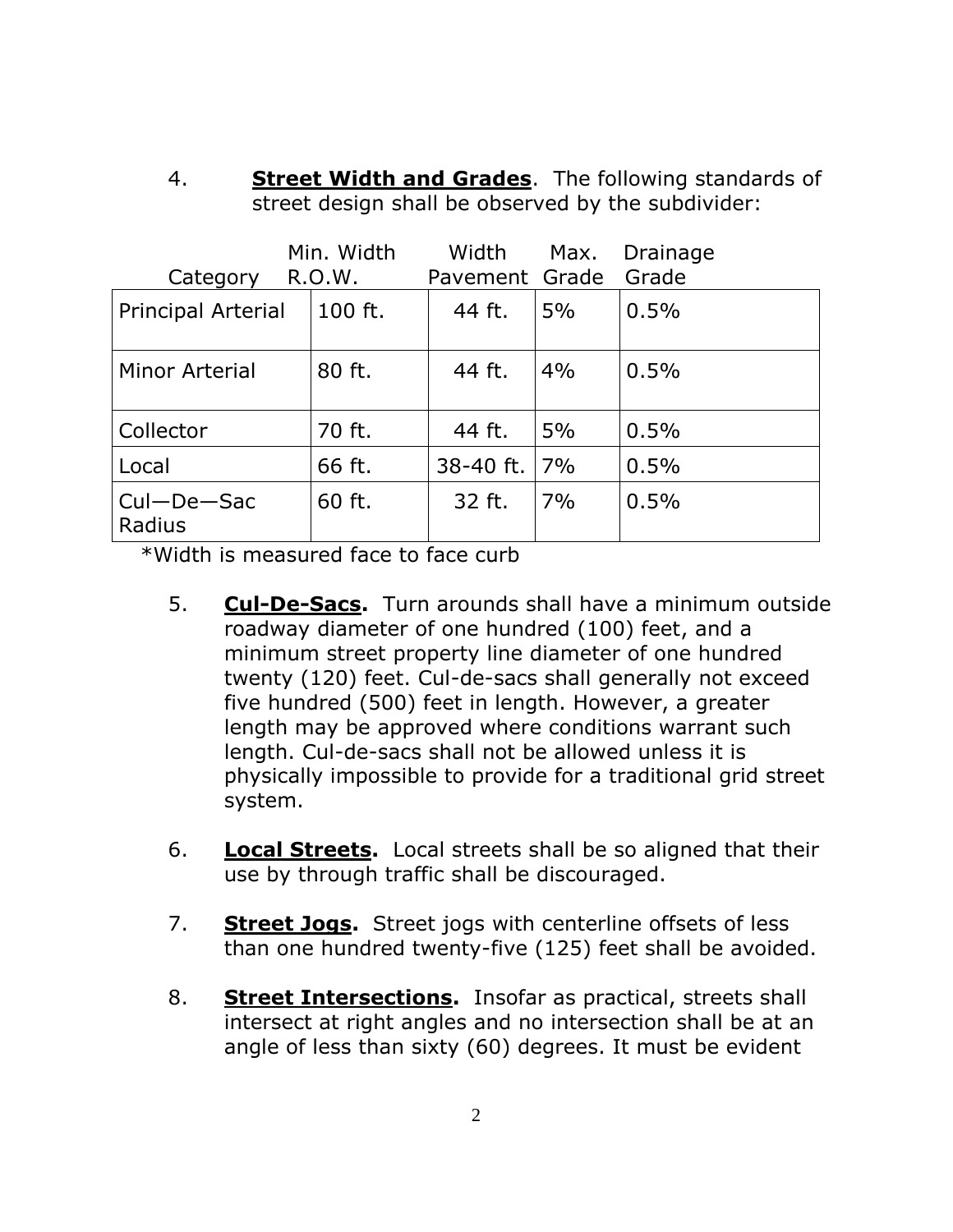that safe and efficient traffic flow is encouraged. No intersection shall contain more than four (4) corners.

- 9. **Half Streets.** Half streets shall be prohibited except where the Council finds it to be practicable to require the dedication of the other half when the adjoining property is subdivided. In such event, access to the half street shall be prohibited until such adjoining property is subdivided.
- 10. **Street Names.** Proposed streets obviously in alignment with existing and named streets shall bear the names of such existing streets. In no case shall the name of the proposed street duplicate names, including phonetical similarities, elsewhere in the City. The names of streets shall be determined by the City according to Section 8.
- 11. **Private Streets.** Public Improvements shall not be approved for any private street.
- 12. **Local Service Drives.** Where a proposed plat is adjacent to a major thoroughfare, the City Council, after recommendation by the Planning Commission, may require the developer to provide local service drives along the right-of-way of such facilities, or they may require that lots should back on thoroughfares, in which case, vehicular and pedestrian access between the lots and thoroughfares shall be prohibited.
- 13. **Corners.** Curb lines at street intersections shall be rounded at a radius of not less than fifteen (15) feet.
- 14. **Hardship to Owner of Adjoining Property.** The street arrangements shall not be such as to cause hardship to owners of adjoining property in platting their own land and providing convenient access to it.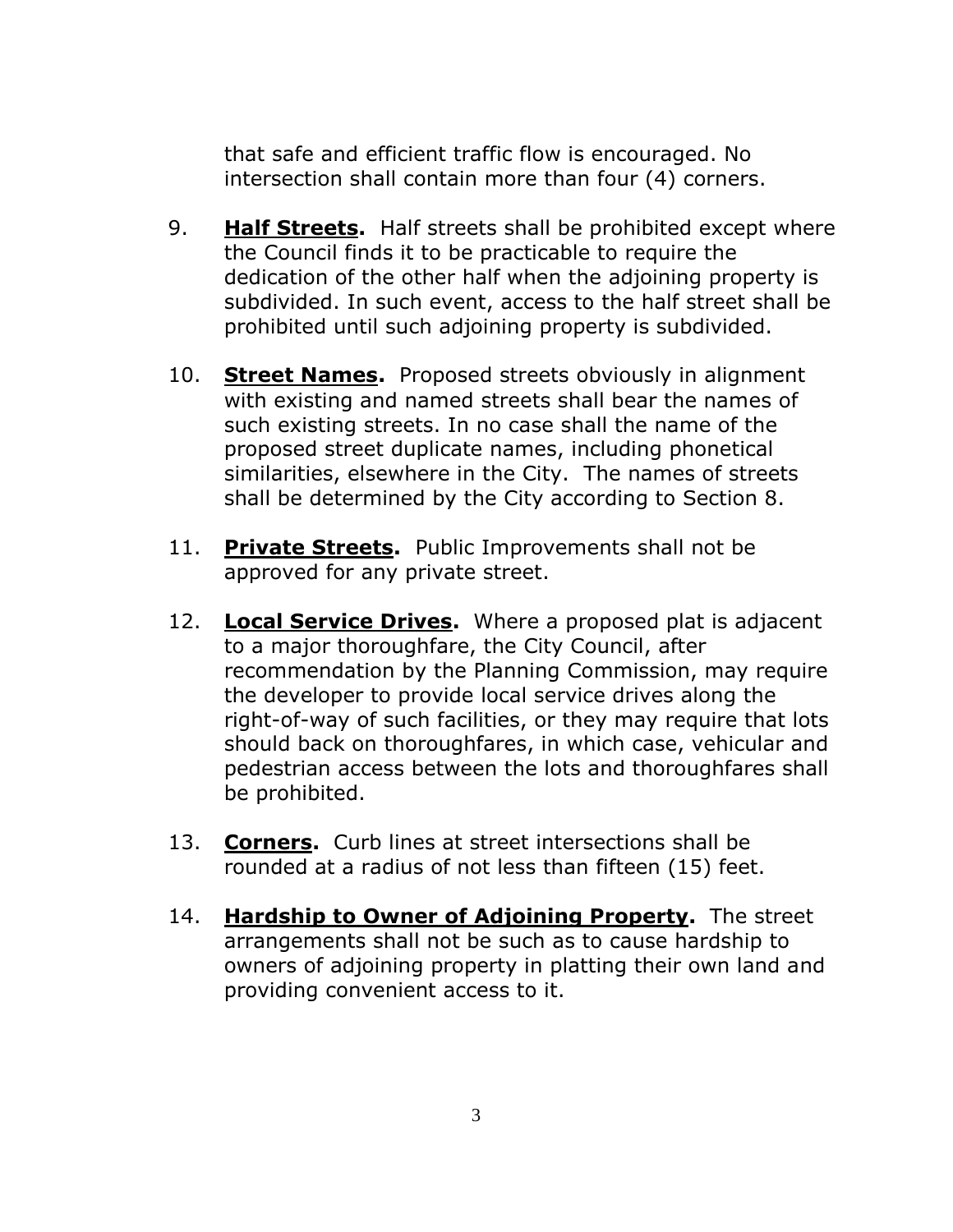- 15. **Reverse Curves.** Tangents of at least one hundred (100) feet in length shall be introduced between reverse curves on collector streets and fifty (50) feet on lesser streets.
- 16. **Dead End at Property Line.** Streets that dead end at the property line of the tract shall be allowed only as a temporary measure to facilitate the future continuation of the street when the adjoining property is subdivided or improved. Such streets must include sufficient right of way for a temporary cul-de-sac at its end.
- 17. **Curves.** Vertical and horizontal curves must meet the Minnesota Department of Transportation's standards.

The Planning Commission and City Council may require right-of-way widths in excess of that shown in the foregoing schedule if and when additional right-of-way is deemed necessary to satisfy the transportation needs of the proposed subdivision. Likewise the Planning Commission and City Council may require a right-of-way width that is less than shown if/when it is deemed necessary to satisfy or achieve an outcome provided for in a City goal, policy, or ordinance (e.g. affordable housing initiatives, natural resource protection).

### **Subdivision 2: SIDEWALKS AND TRAILS**

1. **Sidewalks Required.** All plats, which include the provision for new streets, shall also include sidewalks on at least one side of the street. In addition, the Planning Commission or the City Council may require that additional sidewalks or pedestrian trails be included in the subdivision. When considering the need for additional sidewalks or pedestrian trails, the Planning Commission and the City Council will consider proximity of the subdivision to public service areas such as parks, schools, shopping facilities and other facilities of a similar nature. The design of the pedestrian trails shall be considered in their relation to existing and planned pedestrian walkways to reasonable circulation of traffic, to topographic conditions, to run-off of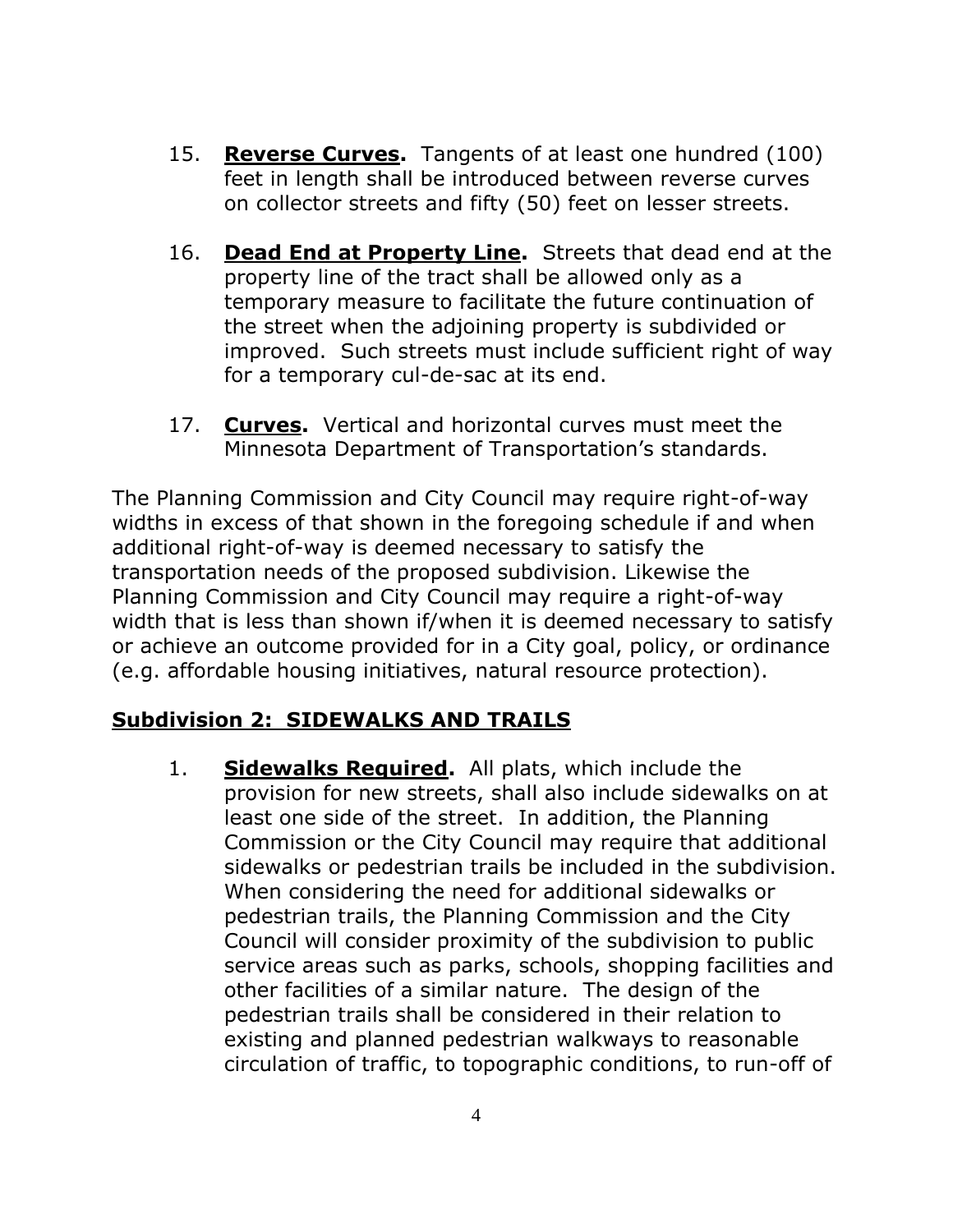storm water and to the proposed uses of the area to be served. All sidewalks shall have a minimum width of six (6) feet.

2. **Pedestrian Ways Required for Long Blocks.** In blocks longer than six hundred (600) feet, a pedestrian crossway with a minimum right-of-way of twenty (20) feet may be required near the center of the block.

## **Subdivision 3: GRADING PLAN**

- 1. **Street Grades.** The proposed centerline elevation, calculated to the nearest 0.5 feet, shall be shown at street intersections, at the center point of cul-de-sacs, at relative high and low points, and at two hundred (200) foot intervals (maximum) along all street and alley segments. The direction of slope and percent grade shall be shown between street and alley elevation points.
- 2. **Lot Grading Plan.** The proposed grading/direction of slope of each lot shall be shown. The entire area of each lot must be sloped to drain to an adjoining public street, wetland (subject to wetland regulations), water body, water course, drainage easement or other public drainage way. The direction of slope and percent grade shall be shown for any proposed drainage swales or easements.
- 3. **Slope of Driveways.** The maximum permissible driveway slope (as measured from the proposed garage floor to the proposed ground elevation at the street right-of-way line) shall be ten (10) percent unless otherwise approved by the City Engineer.

### **Subdivision 4: EASEMENTS REQUIRED**

1. **Utility and Drainage Easements.** Easements for utilities and drainage at least ten (10) feet wide along the front lot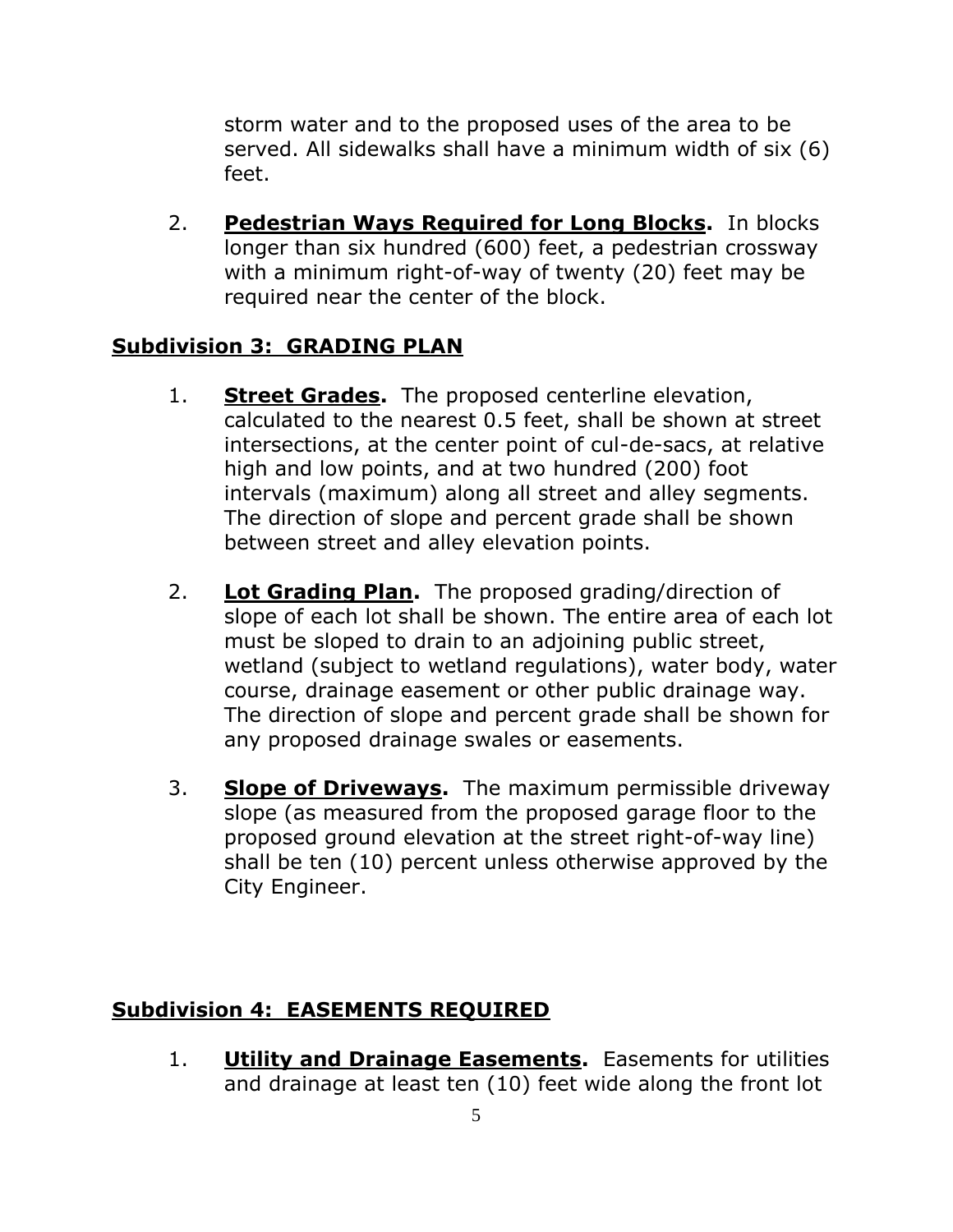line and five (5) feet wide along side and rear lot lines shall be provided. If necessary for the extension of water main or sewer lines or other utilities, easements of greater width may be required along lot lines or across lots. Easements shall have continuity of alignment from block to block and at deflection points; easements for pole line anchors shall be provided.

2. **Easements for Waterways.** Where a subdivision is traversed or occupied by a watercourse, water body, wetland, drainage way, channel, or stream, a storm water easement or drainage right-of-way conforming substantially with the lines of such water courses shall be provided, together with such further width or construction, or both, as will be adequate for the storm water drainage of the area.

### **Subdivision 5: BLOCK STANDARDS**

The maximum length of blocks shall be one thousand three hundred twenty (1,320) feet. Blocks shall not be less than three hundred (300) feet in length unless deemed impractical by the Planning Commission due to existing property divisions or topography.

#### **Subdivision 6: LOT STANDARDS**

- 1. **Lot Size & Dimensions.** Lot size, dimensions, and design requirements shall conform to requirements in the Zoning Ordinance of the City of Foley.
- 2. **Lot Shape.** When possible, side lot lines should be at right angles to straight street lines or radial curved street lines. A residential lot with frontage on two parallel streets is prohibited.
- 3. **Corner Lots.** Corner lots shall be platted at least ten (10) percent wider than the minimum lot width required unless this requirement results in corner lots widths in excess of one hundred (100) feet, in which case this minimum